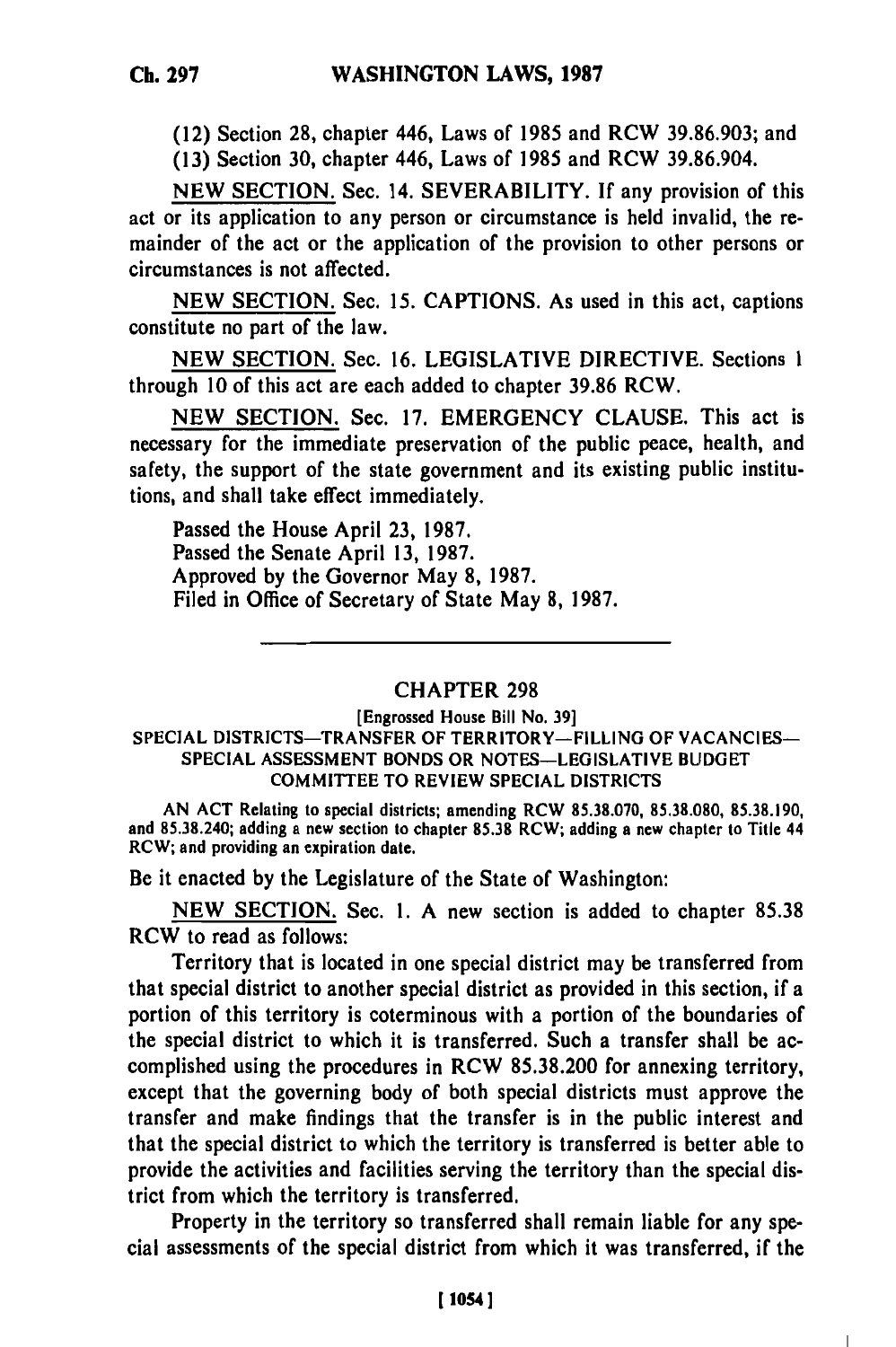special assessments are associated with bonds or notes used to finance facilities serving the property, to the same extent as if the transfer had not occurred.

**A** transfer of territory also may include the transfer of property, facilities, and improvements owned **by** one special district to the other special district, with or without consideration being paid.

Sec. 2. Section **8,** chapter **396,** Laws of **1985** as amended **by** section 42, chapter **278,** Laws of **1986** and RCW **85.38.070** are each amended to read as follows:

**(1)** Except as provided in RCW **85.38.090,** each special district shall be governed **by** a three-member governing body. The term of office for each member of a special district governing body shall be six years and until his or her successor is elected and qualified. One member of the governing body shall be elected at the time of special district general elections **ind,** each odd-numbered year for a term of six years beginning as provided in RCW 29.04.170 for assumption of office **by** elected officials of cities.

(2) The terms of office of members of the governing bodies of special districts, who are holding office on July **28, 1985,** shall be altered to provide staggered six-year terms as provided in this subsection. The member who on July **28, 1985,** has the longest term remaining shall have his or her term altered so that the position will be filled at the December, **1991,** special district general election; the member with the second longest term remaining shall have his or her term altered so that the position will be filled at the December, **1989,** special district general election; and the member with the third longest term of office shall have his or her term altered so that the position will be filled at the December, **1987,** special district general election.

**(3)** The initial members of the governing body of a newly created special district shall be appointed **by** the legislative authority of the county within which the special district, or the largest portion of the special district, is located. These initial governing body members shall serve until their successors are elected and qualified at the next special district general election held at least ninety days after the special district is established. At that election the first elected members of the governing body shall be elected. No primary elections may be held. Any voter of a special district may become a candidate for such a position **by** filing written notice of this intention with the governing body of the special district at least thirty, but not more than sixty, days before a special district general election. The names of all candidates for such positions shall be listed alphabetically. **At** this first election, the candidate receiving the greatest number of votes shall have a six-year term, the candidate receiving the second greatest number of votes shall have a four-year term, and the candidate receiving the third greatest number of votes shall have a two-year term of office. The initially elected members of a governing body shall take office immediately when qualified as defined in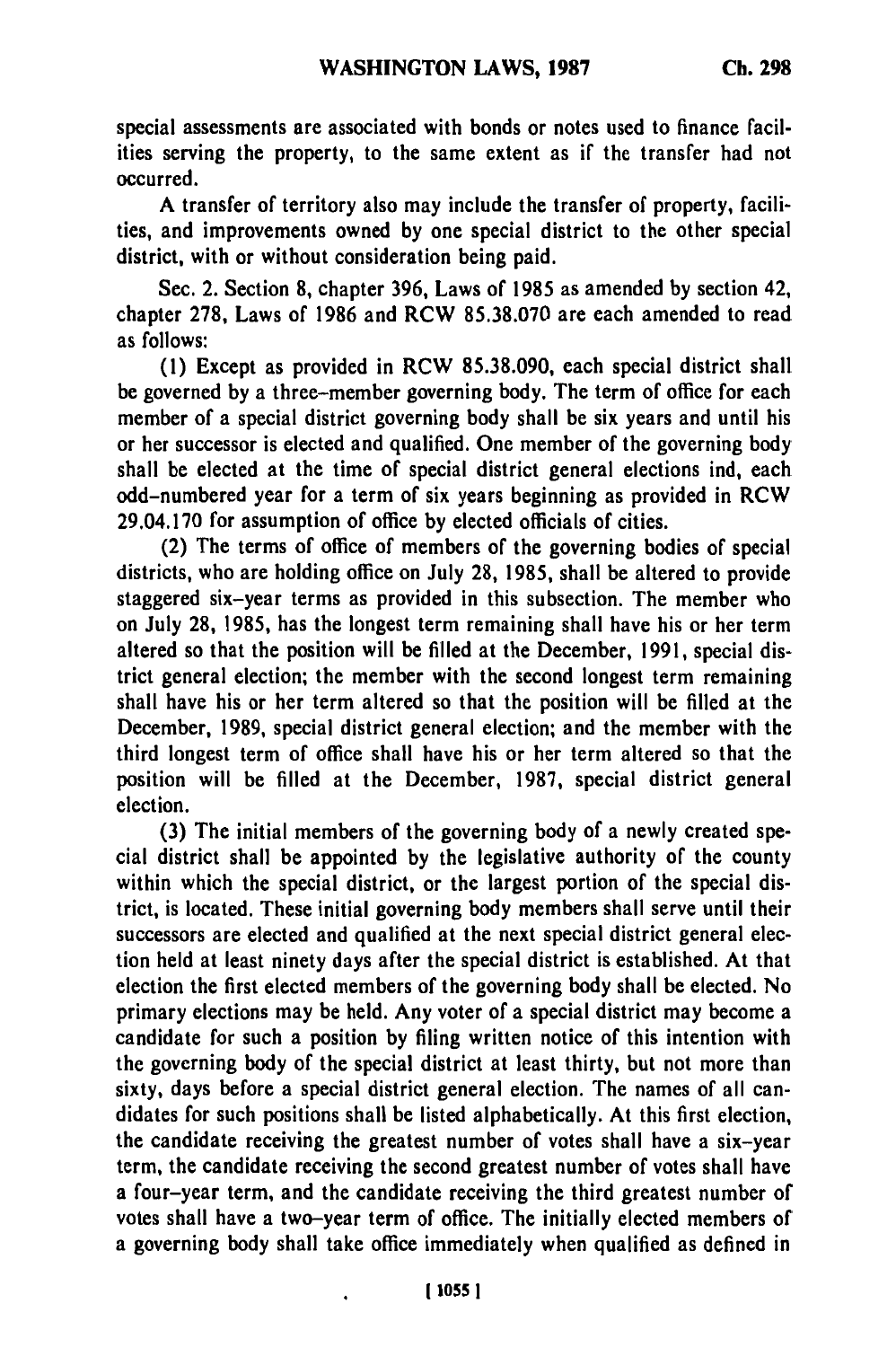RCW **29.01.135.** Thereafter the candidate receiving the greatest number of votes shall be elected for a six-year term of office. Members of a governing body shall hold their office until their successors are elected and qualified, and assume office as provided in RCW 29.04.170.

(4) Whenever a vacancy occurs in the governing body of a special district, the legislative authority of the county within which the special district, or the largest portion of the special district, is located, shall appoint a district voter to serve ((the remaining term of office)) until a person is elected, at the next special district election occurring sixty or more days after the vacancy has occurred, to serve the remainder of the unexpired term. The person so elected shall take office immediately when qualified as defined in RCW **29.01.135.**

**If** an election for the position which became vacant would otherwise have been held at this special district election, only one election shall be held and the person elected to **fill** the succeeding term for that position shall take office immediately when qualified as defined in RCW **29.01.135** and shall serve both the remainder of the unexpired term and the succeeding term. **A** vacancy occurs upon the death, resignation, or incapacity of a governing body member or whenever the governing body member ceases being a qualified voter of the special district.

**(5)** An elected or appointed member of a special district governing body must be a qualified voter of the special district: PROVIDED, That the state, its agencies and political subdivisions, or their designees under RCW **85.38.010(3)** shall not be eligible for election or appointment.

Sec. **3.** Section **9,** chapter **396,** Laws of **1985** and RCW **85.38.080** are each amended to read as follows:

Each member of a governing body of a special district, whether elected or appointed, shall enter into a bond, payable to the special district. The bond shall be in the sum of not less than one thousand dollars nor more than five thousand dollars, as determined **by** the county legislative authority of the county within which the special district, or the largest portion of the special district, is located. The bond shall be conditioned on the faithful performance of his or her duties as a member of the governing body of the special district and shall be filed with the county ((treasurer)) clerk of the county within which the special district, or the largest portion of the special district, is located.

Sec. 4. Section **50,** chapter **278,** Laws of **1986** and RCW **85.38.190 are** each amended to read as follows:

((Special districts shall have authority to enter into contracts for the construction of any improvement authorized by law, or for labor, materials, or equipment entering therein, without public bidding, with the written ap**proval and consent of the governing body in instances of genuine emergency** to be declared by the governing body or in any instance where the contract price does not exceed ten thousand dollars.))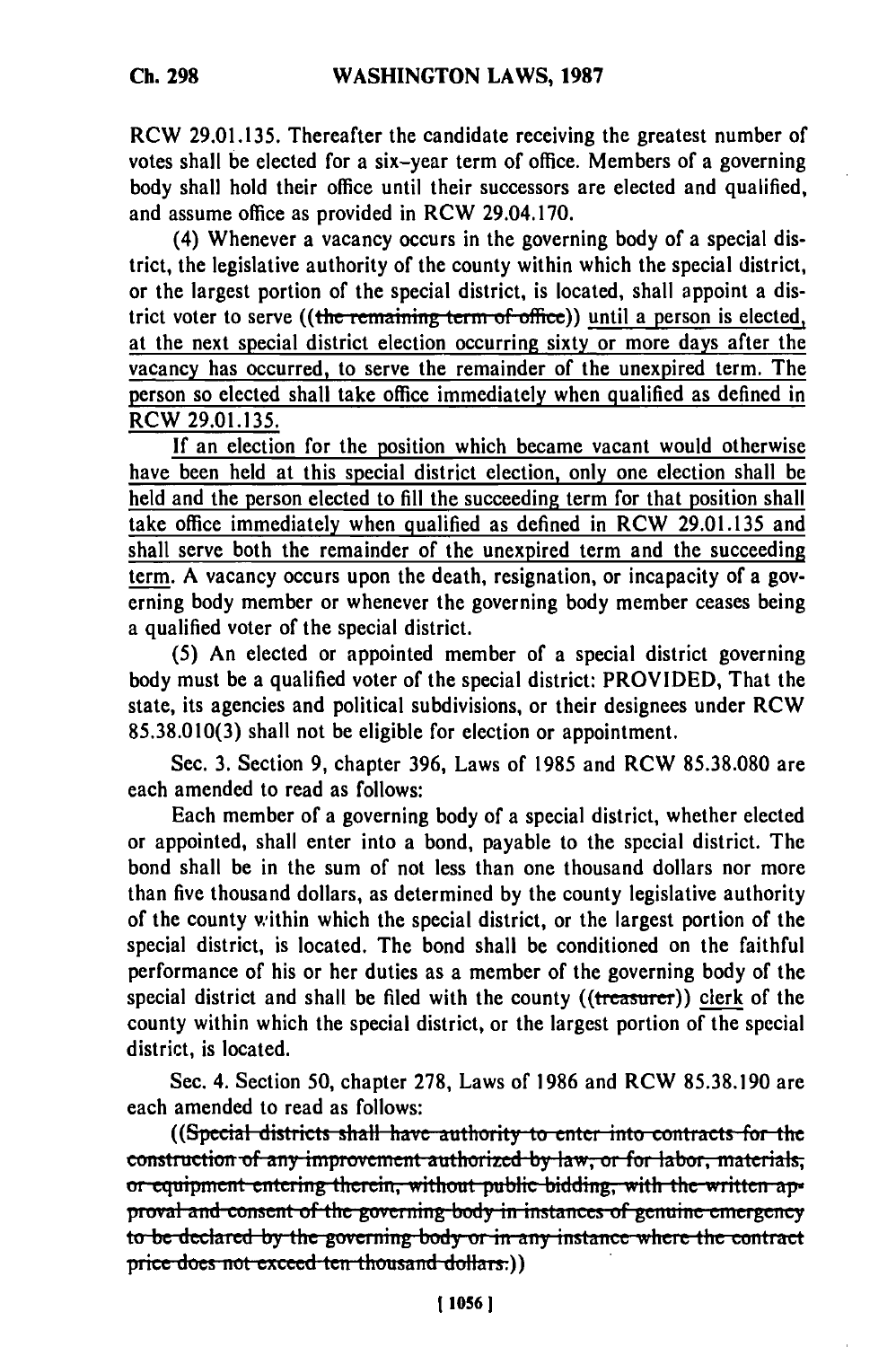Any proposed improvement or part thereof, not exceeding five thousand dollars in cost, may be constructed **by** district employees: PROVIDED, That this shall not restrict a special district from using volunteer labor and equipment on improvements, and providing reimbursement for actual expenses.

Sec. **5.** Section **19,** chapter **278,** Laws of **1986** and RCW **85.38.240** are each amended to read as follows:

**(1)** Special assessment bonds and notes issued **by** special districts shall be issued and sold in accordance with chapter 39.46 RCW, except as otherwise provided in this chapter. The maximum term of any special assessment bond issued **by** a special district shall be twenty years. The maximum term of any special assessment note issued **by** a special district shall be five years.

(2) The governing body of a special district issuing special assessment honds or notes shall create a special fund or funds, or use an existing special fund or funds, from which, along with any special assessment bond guaranty fund the special district has created, the principal of and interest on the bonds or notes exclusively are payable.

**(3)** The governing body of a special district may provide such covenants as it may deem necessary to secure the payment of the principal of and interest on special assessment bonds or notes, and premiums on special assessment bonds or notes, if any. Such covenants may include, but are not limited to, depositing certain special assessments into a special fund or funds, and establishing, maintaining, and collecting special assessments which are to be placed into the special fund or funds. The special assessments covenanted to be placed into such a special fund or funds after June **11, 1986,** only may include all or part of the new system of special assessments imposed for such purposes, pursuant to RCW **85.38.150** and **85.38- .160.** ((However, the special assessments covenanted to be placed into the special fund or funds from which the funding or refunding special assess-<br>ment bonds or notes to be funded or refunded were payable:)) Special assessment bonds or notes issued after the effective date of this **1987** section may not be payable from special assessments imposed under authorities other than those provided in chapter **85.38** RCW.

(4) **A** special assessment bond or note issued **by** a special district shall not constitute an indebtedness of the state, either general or special, nor of the county, either general or special, within which all or any part of the special district is located. **A** special assessment bond or note shall not constitute a general indebtedness of the special district issuing the bond or note, but is a special obligation of the special district and the interest on and principal of the bond or note shall be payable only from special assessments covenanted to be placed into the special fund or funds, and any special assessment bond guaranty fund the special district has created.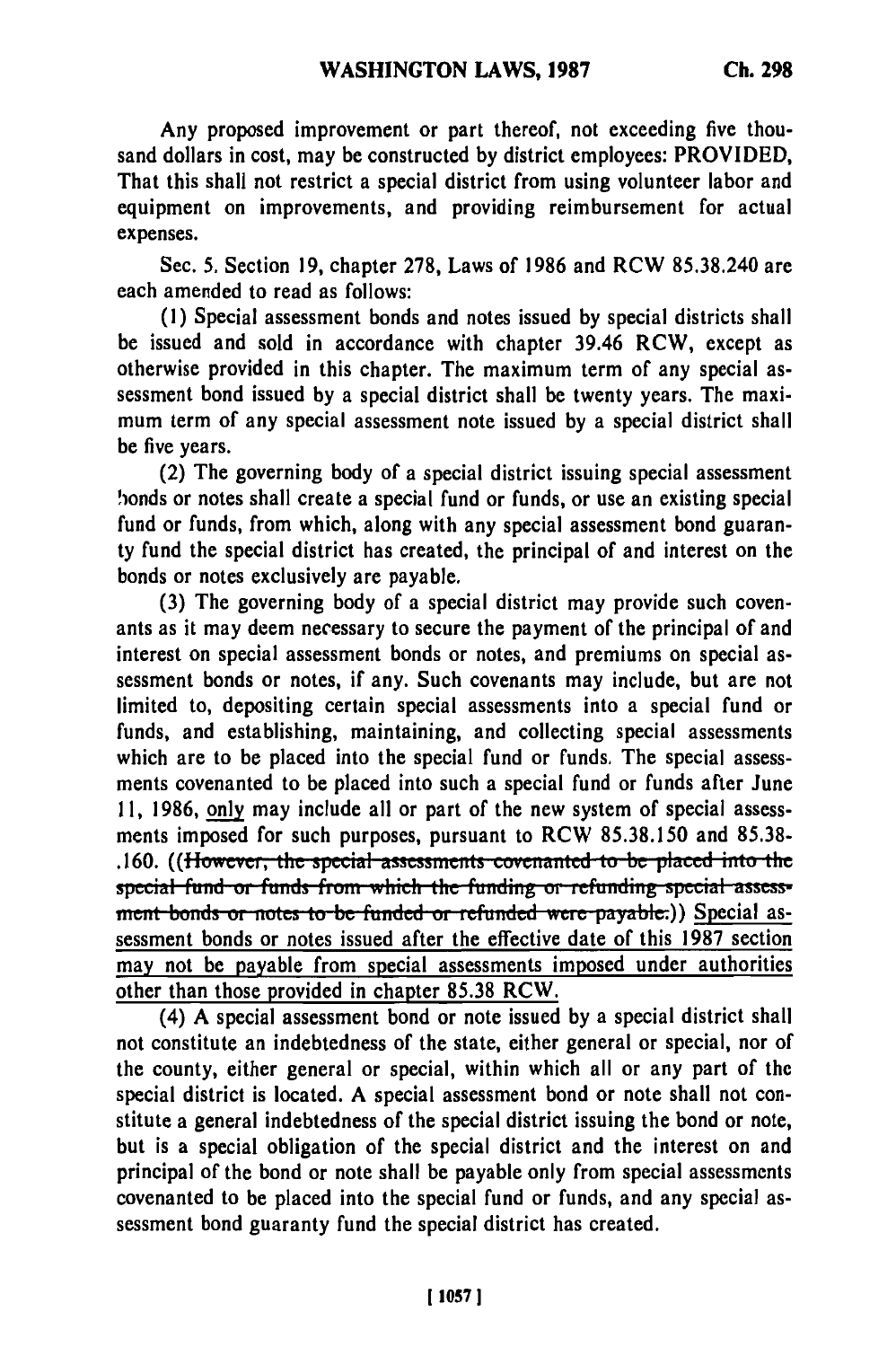The owner of a special assessment bond or note, or the owner of an interest coupon, shall not have any claim for the payment thereof against the special district arising from the special assessment bond or note, or interest coupon, except for payment from the special fund or funds, the special assessments covenanted to be placed into the special fund or funds, and any special assessment bond guaranty fund the special district has created. The owner of a special assessment bond or note, or the owner of an interest coupon, issued **by** a special district shall not have any claim against the state, or any county within which all or part of the special district is located, arising from the special assessment bond, note, or interest coupon. The special district issuing the special assessment bond or note shall not be liable to the owner of any special assessment bond or note, or owner of any interest coupon, for any loss occurring in the lawful operation of its special assessment bond guaranty fund.

The substance of the limitations included in this subsection shall be plainly printed, written, engraved, or reproduced on: (a) Each special assessment bond or note that is a physical instrument; **(b)** the official notice of sale; and (c) each official statement associated with the bonds or notes.

**NEW SECTION.** Sec. **6.** The legislature finds that numerous special purpose districts for a wide range of purposes have been established throughout the state. The legislature finds that review of the authority to establish these districts is an important factor in maintaining control of the increasing number of governmental entities in this state.

**NEW SECTION.** Sec. **7. (1)** The legislative budget committee in cooperation with the committee on governmental operations in the senate and the committee on local government in the house of representatives shall review the authority to establish the special purpose districts under subsection (2) of this section and make recommendations for the continuation, termination, or modification of the special purpose districts. In conducting the review, the following factors shall be considered:

(a) The extent to which the special purpose districts have complied with legislative intent;

**(b)** The extent to which the special purpose districts **are** operating in an efficient and economical manner which results in optimum performance;

(c) The extent to which the special purpose districts are operating in the public interest **by** effectively providing a needed service that should be continued rather than modified, consolidated, or eliminated;

**(d)** The extent to which the special purpose districts duplicate the activities of other special purpose districts or of the private sector, where appropriate; and

(e) The extent to which the termination or modification of the special purpose districts would adversely affect the public health, safety, or welfare.

(2) **By** January **1, 1988,** a schedule shall be established to review the following districts with the review completed **by** January **15, 1993:** Aquifer